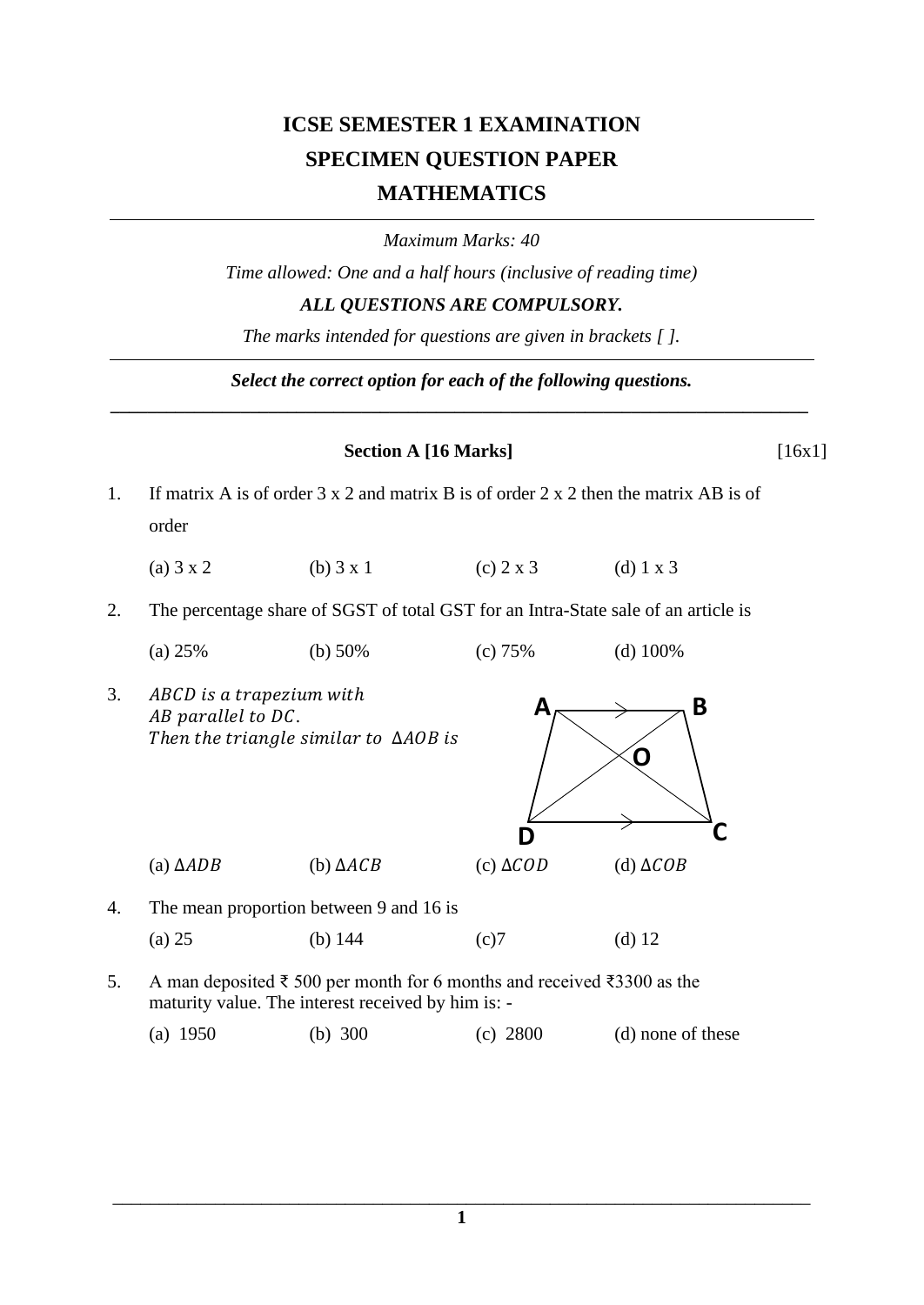6. The solution set representing the following number line is

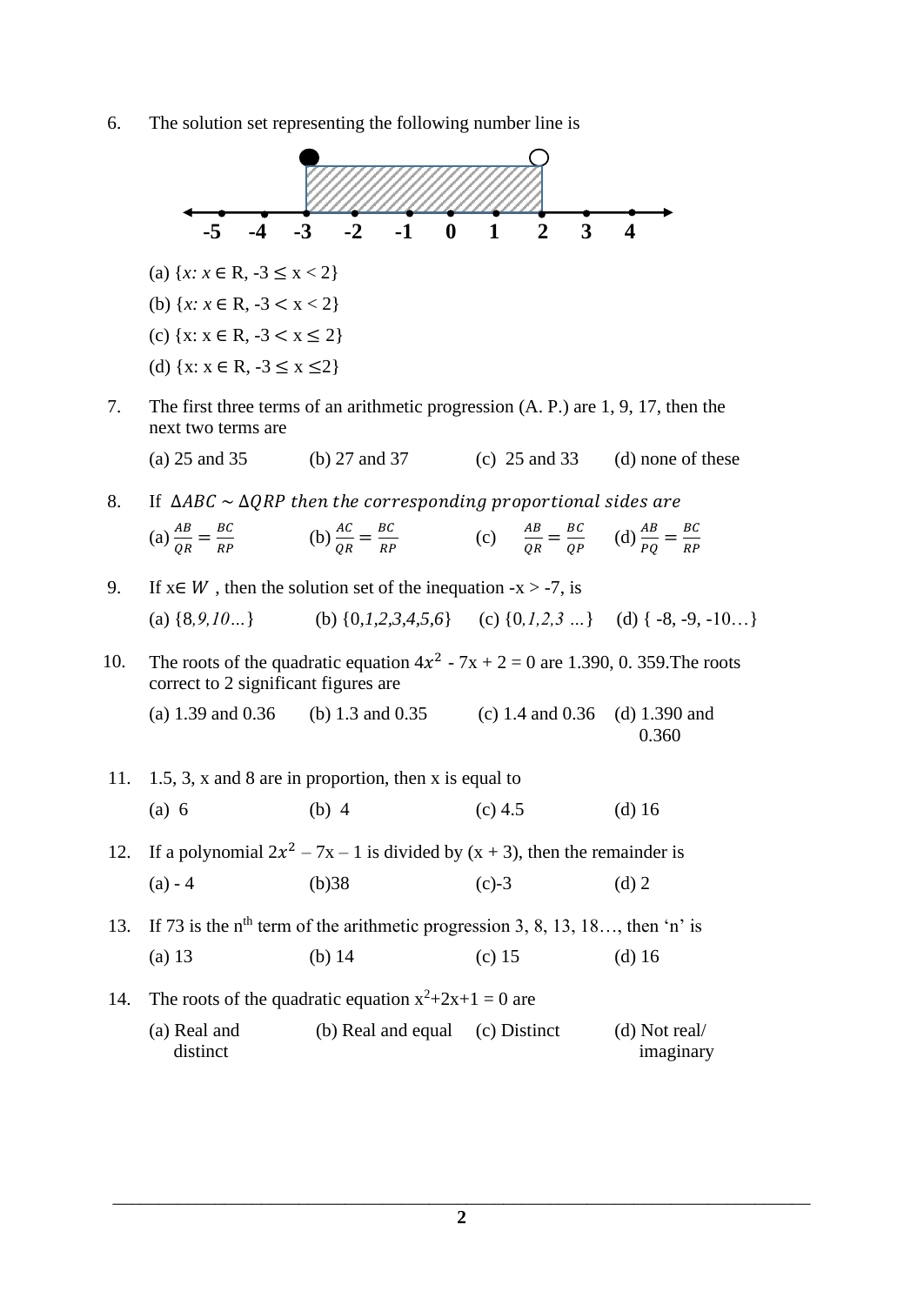- 15. Which of the following statement is not true?
	- (a) All identity matrices are square matrix
	- (b) All null matrices are square matrix
	- (c) For a square matrix number of rows is equal to the number of columns
	- (d) A square matrix all of whose elements except those in the leading diagonal are zero is the diagonal matrix

16. If  $(x - 2)$  is a factor of the polynomial  $x^3 + 2x^2 - 13x + k$ , then 'k' is equal to (a)  $-10$  (b)  $26$  (c)  $-26$  (d)  $10$ 

## **Section B [12 Marks]** [6x2]

17. A man deposited ₹1200 in a recurring deposit account for 1 year at 5% per annum simple interest. The interest earned by him on maturity is (a) 14790 (b) 390 (c) 4680 (d) 780

- 18. If  $x^2 4$  is a factor of polynomial  $x^3 + x^2 4x 4$ , then its factors are
	- (a)  $(x-2)$   $(x+2)$   $(x+1)$
	- (b) (x-2) (x+2) (x-1)
	- (c)  $(x-2) (x-2) (x+1)$
	- (d)  $(x-2) (x-2) (x-1)$
- 19. The following bill shows the GST rates and the marked price of articles A and B:

| <b>BILL: GENERAL STORE</b> |              |             |
|----------------------------|--------------|-------------|
| Articles                   | Marked price | Rate of GST |
|                            | ₹300         | 12%         |
|                            | 71200        | 5%          |

The total amount to be paid for the above bill is: -

(a) 1548 (b) 1596 (c) 1560 (d) 1536

- 20. The solution set for the linear inequation  $-8 \le x 7 < -4$ ,  $x \in I$  is
	- (a)  $\{x: x \in \mathbb{R}, -1 \le x < 3\}$ (b) {0, 1, 2, 3} (c) {-1, 0, 1, 2, 3} (d)  $\{-1, 0, 1, 2\}$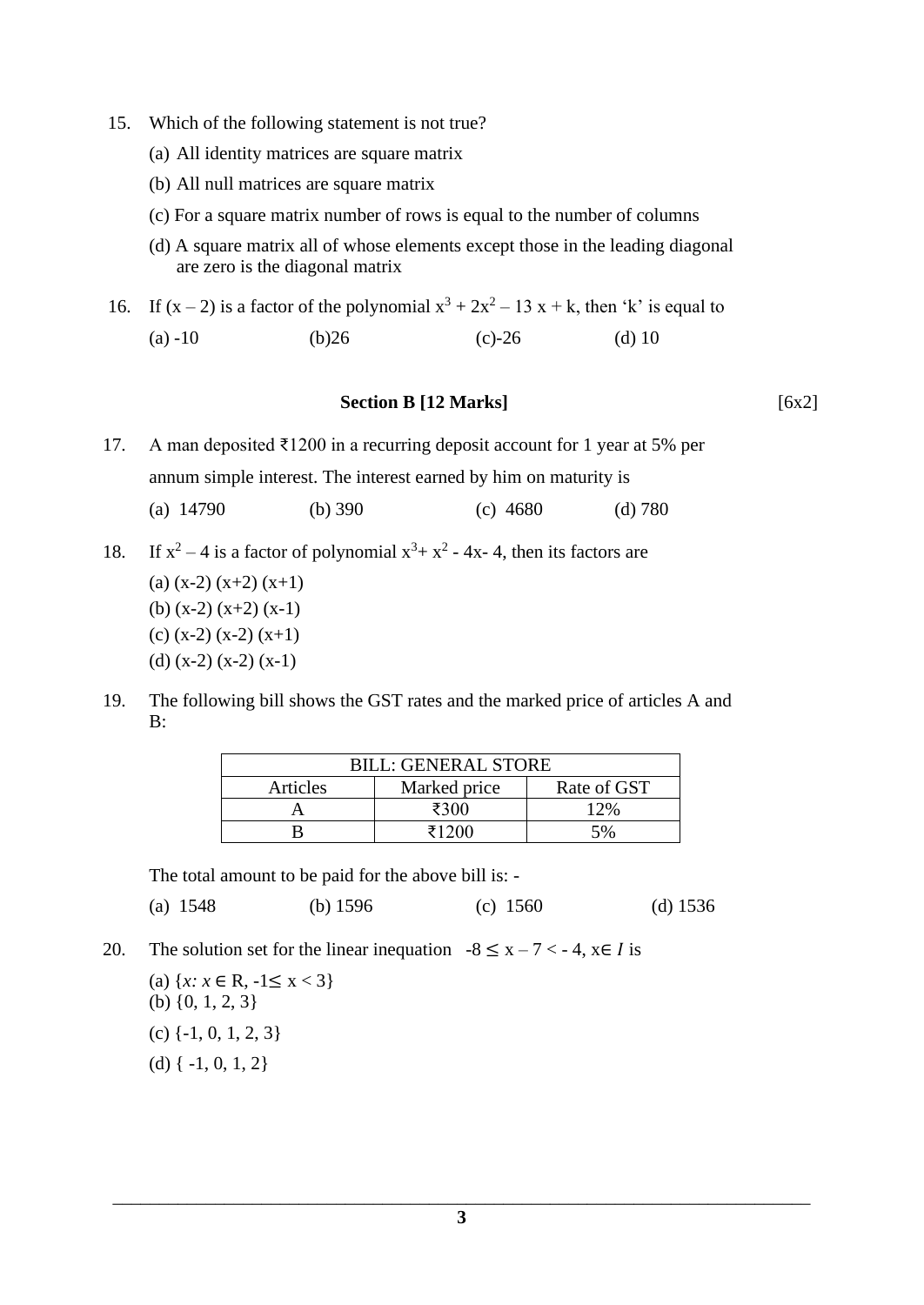21. If  $\frac{5a}{7b} = \frac{4c}{3d}$  $\frac{4c}{3d}$ , then by Componendo and dividendo

(a) 
$$
\frac{5a+7b}{5a-7b} = \frac{4c-3d}{4c+3d}
$$
 (b)  $\frac{5a-7b}{5a+7b} = \frac{4c+3d}{4c-3d}$  (c)  $\frac{5a+7b}{5a-7b} =$  (d)  $\frac{5a+7b}{5a+7b} = \frac{4c-3d}{4c-3d}$ 

22. If 
$$
A = \begin{bmatrix} 2 & 0 \\ -1 & 7 \end{bmatrix}
$$
 then  $A^2$  is  
\n(a)  $\begin{bmatrix} 4 & 0 \\ 1 & 49 \end{bmatrix}$  (b)  $\begin{bmatrix} 4 & 0 \\ -9 & 49 \end{bmatrix}$  (c)  $\begin{bmatrix} 4 & 0 \\ 9 & 49 \end{bmatrix}$  (d)  $\begin{bmatrix} 1 & 9 \\ -9 & 48 \end{bmatrix}$ 

## **Section C [12 Marks]** [3x4]

23. The distance between station A and B by road is 240 km and by train it is 300 km. A car starts from station A with a speed *x* km/hr whereas a train starts from station B with a speed 20km/hr more than the speed of the car.

(i) The time taken by car to reach station B is

(a) 
$$
\frac{240}{x}
$$
 (b)  $\frac{300}{x}$  (c)  $\frac{20}{x}$  (d)  $\frac{300}{x+20}$ 

(ii) The time taken by train to reach station A

(a) 
$$
\frac{240}{x}
$$
 (b)  $\frac{300}{x}$  (c)  $\frac{20}{x}$  (d)  $\frac{300}{x+20}$ 

 (iii) If the time taken by train is 1 hour less than that taken by the car, then the quadratic equation formed is

(a) 
$$
x^2 + 80x - 6000=0
$$
  
\n(b)  $x^2 + 80x - 4800=0$   
\n(c)  $x^2 + 240x - 1600 =0$ 

(d)  $x^2-80x +4800 = 0$ 

(iv) The speed of the car is

(a) 60km/hr (b) 120km/hr (c) 40km/hr (d) 80km/hr